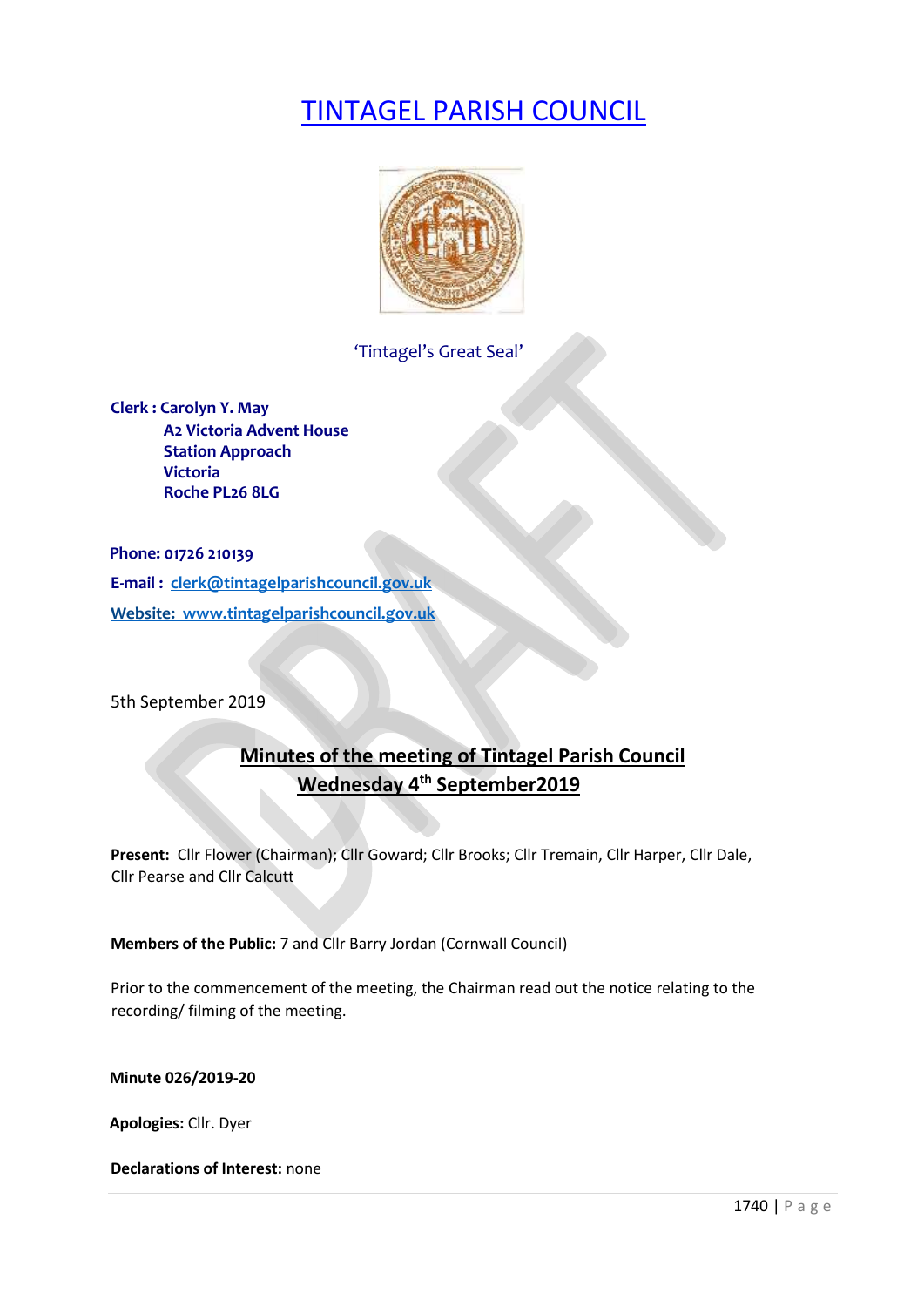## **Invitation to members of the public to speak prior to the meeting:**

Georgia Butters

Georgia Butters attended on behalf of English Heritage in order to provide an update, in relation to the opening of Tintagel Castle.

The opening of bridge from the mainland to the castle was covered, extensively, by the media across the world. There have been thousands of visitors to the site and numbers are 40% higher than in 2018. There have been an overwhelming number of positive comments about the bridge.

Georgia detailed the extended opening ties for the site.

#### Zoe Coshall

Zoe advised the Members that she was still awaiting insurance quotations for coverage of the Christmas Lights period. She stated that she would provide full quotations at the October Parish Council meeting.

Zoe added that a recent fundraising event has raised £580.00 for the committee.

Jon Willis (Letter read out by the Clerk)

Mr Willis raised two matters.

Firstly, the planning pre-application relating to the land at PL34 0AE. Mr Wills advised of a desire for 4 – 8 houses to be built on the site. The Parish Council was advised that discussions between residents of neighbouring properties have highlighted an objection to the proposed development on the grounds of poor access and egress. Mr Wills asked that the Parish Council support the residents in their objections to the proposal.

The Clerk responded by advising the Members that no Planning Application had been received in relation to the aforementioned site. It was agreed that should an application be presented; the Clerk will advise Mr Wills of the same and invite him to speak at the relevant Parish Council meeting in relation to the matter.

Secondly, Mr Wills raised the matter of speeding traffic on Bossiney Road. The Clerk advised that this matter had been raised by the Parish Council previously, to no avail. Responsibility for the road/ signage rests with Cornwall Council (Highways) and any issue should be referred to that body. However, the police operate the 'Community Speed Watch' Programme, which trains volunteers to undertake speed checks. Cllr Jordan added that PCSO Dodds (Camelford) is currently seeking volunteers for the scheme.

AGENDA Minutes

#### Minute 027-2019/20

The Minutes from the Parish Council Meeting, held on the 3rd July 2019 were considered by Members, on a page by page basis. No issues were raised in relation to the same.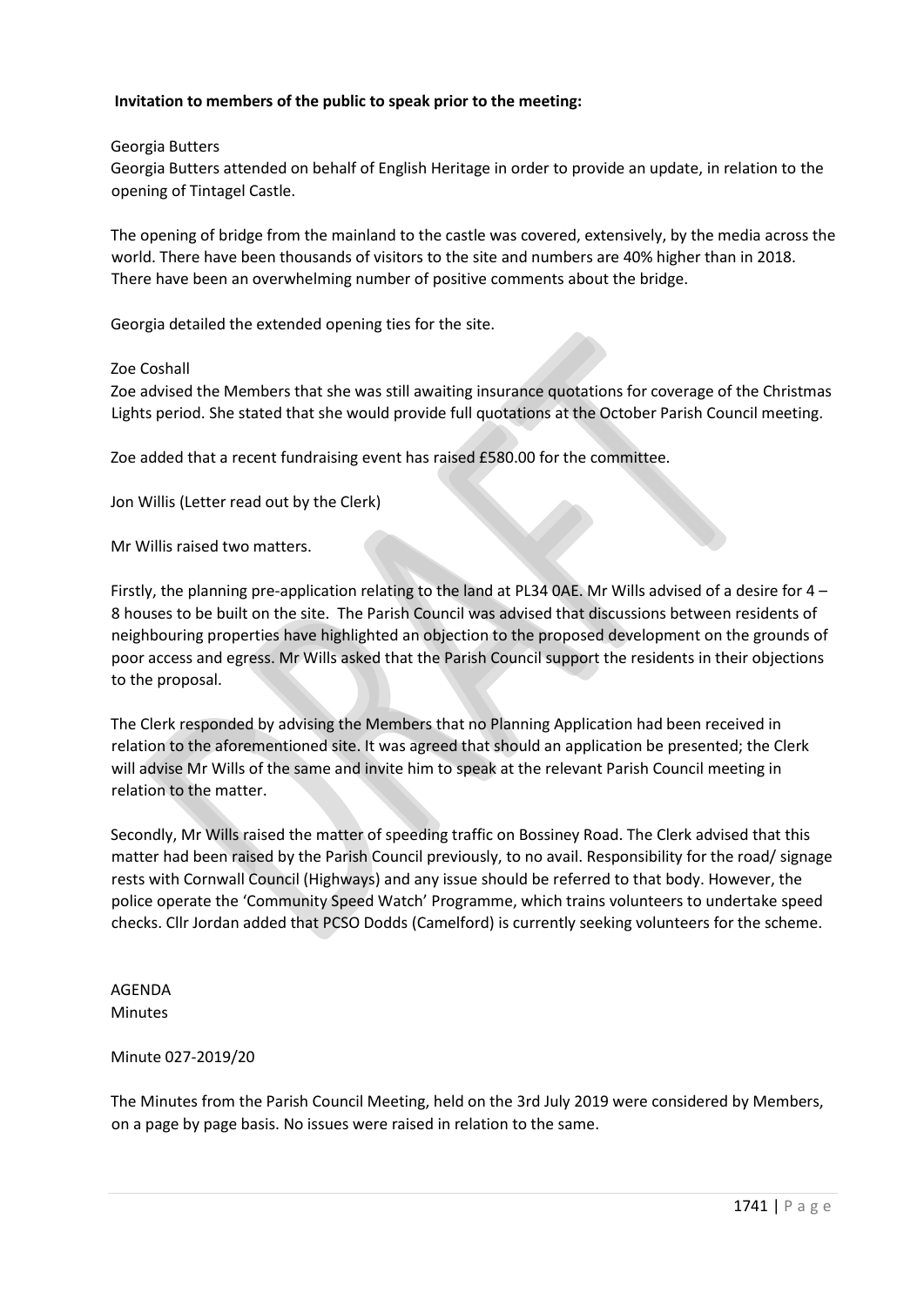It was proposed by Cllr. Brooks seconded by Cllr. Pearse and RESOLVED that the minutes be signed as a true record of the meeting. All in favour. Unanimous. Carried.

The Clerk formally thanked Cllr. Goward for the excellent manner in which he had noted and drafted the Minutes for the last Parish Council meeting.

#### Cllr Barry Jordan

Cllr Jordan advised the meeting that he had attended the opening of the new bridge at Tintagel. He described the bridge as being 'wonderful' and thanked Georgia Butters for the hard work undertaken in order to bring the project to fruition.

Cllr Jordan advised the meeting that the new contract for Waste, to be entered into by Cornwall Council, had been costed at £62 million. The contract is period scheduled to commence on 1st April 2020 and will run for a period of eight years. However, to date, no contractor has been appointed to manage the same.

The Sowenna Unit at Bodmin will officially open on Friday 6th September 2019 and will take its first patients the following week. Cllr Jordan was congratulated by Cllr Flower on the work that had been undertaken by Cllr Jordan in relation to this project. In excess of £25,000 was raised from local council donations towards the same. The Clerk asked if some photographs of the unit opening could be provided for the Parish Council website, as the Parish had contributed towards the project.

Residents of Treknow had made a complaint in respect of the level of parking on yellow lines in the area. Cornwall Council Highways Department have advised that there is no action that can be taken and that a Traffic Restriction Order (TRO) might be requested by the Parish Council in the future.

Cllr Jordan has raised his concerns, relating to the standard of some Planning Applications presented, with the Chief of the Cornwall Council Planning Department (Louise Wood). He is concerned that standards are not being uniformly applied across all areas and that some, poorly presented applications are misleading. Cllr Jordan and Ms Wood recently visited Tintagel, where the problems highlighted were evidenced to Ms Wood. It was agreed that Ms Wood should take the matter back to Cornwall Council for consideration.

The clearance of the land to the rear of Molesworth Street in Tintagel was discussed. There was no discernible paperwork available for the same and it was agreed that Cllr Jordan would follow up the Clerk's enquiry to the local Planning Officer.

At that juncture, the Clerk thanked Cllr Pearse (Tintagel Parish Council) for her expedient action, in respect of the inspection of the Parish Council land, which adjoins the area being cleared.

Planning Applications

Minute 028 -2019/20

PA19/ 06186 – 16 Atlantic Close Treknow Tintagel Cornwall PL34 0EL It was proposed by Cllr Goward, seconded by Cllr Brooks and RESOLVED that there would be no objection to this application. Unanimous. Carried. PA19/06829 - Fenterleigh Bossiney Tintagel Cornwall PL34 0HN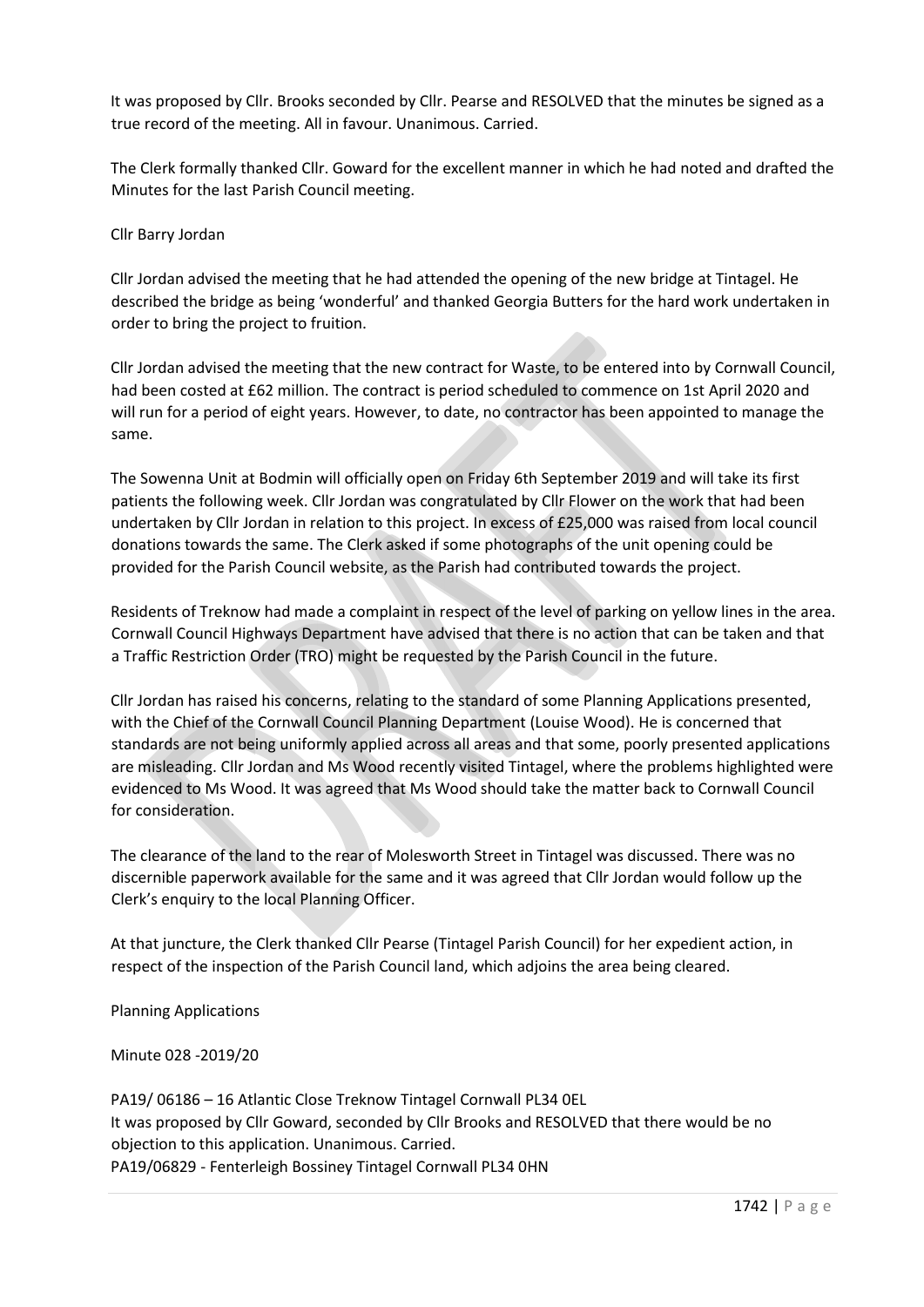PA19/06828 - Fenterleigh Bossiney Tintagel Cornwall PL34 0HN PA19/02043/PREAPP - Fenterleigh Bossiney Tintagel Cornwall PL34 0HN It was agreed that these matters would, according to protocol, would not be determined by the Parish Council

Minute 029 -2019/20

PA19/06837 - Long Island Trevillett Tintagel Cornwall PL34 0HL It was proposed by Cllr Goward, seconded by Cllr Brooks and RESOLVED that there would be no objection to this application. Unanimous. Carried.

Planning Decisions – Noted

Finance

Accounts Payable

Minute 030-2019/20

Members considered the schedule of payments to be made.

The Clerk provided an update of the current financial position of the Parish Council, advising that all capital payments had been met from the Current Account, thus leaving reserves intact. A VAT refund of £19,500 had been secured and the precept was expected imminently. However, there is a need to exercise caution in relation to spending over the next six months.

It was proposed by Cllr Pearse, seconded by Cllr Dale and RESOLVED that the schedule of accounts would be accepted. Unanimous. Carried.

#### Public Lavatories

The Clerk provided Members with an update in relation to cost and income, in respect of the lavatories owned and maintained by the Parish Council.

| Period           | Income     |
|------------------|------------|
| April 2019       | £466.20    |
| May 2019         | £1,898.00  |
| June 2019        | £3,169.00  |
| <b>July 2019</b> | £4,280.50  |
| August 2019      | £ 6,400.00 |
| Total            | £16,231.70 |

Total Income for the current Financial Year (2019/20) has been as follows:

The total cost of running the lavatories for the period April 2019 – August 2019, totalled approximately £49,000. This sum, however, included £24,500, attributable to the new entry systems installed at Trevena Square and the TVC.

To date, donations at Trebarwith Strand Lavatories have been recorded at £403.46. Total costs for running these facilities have been approximately £8,500, this financial year.

Members engaged in discussion relating to the facilities. It was felt that the lavatories at Trevena Square should have clearer signage as there has been some confusion in respect of the new facilities. More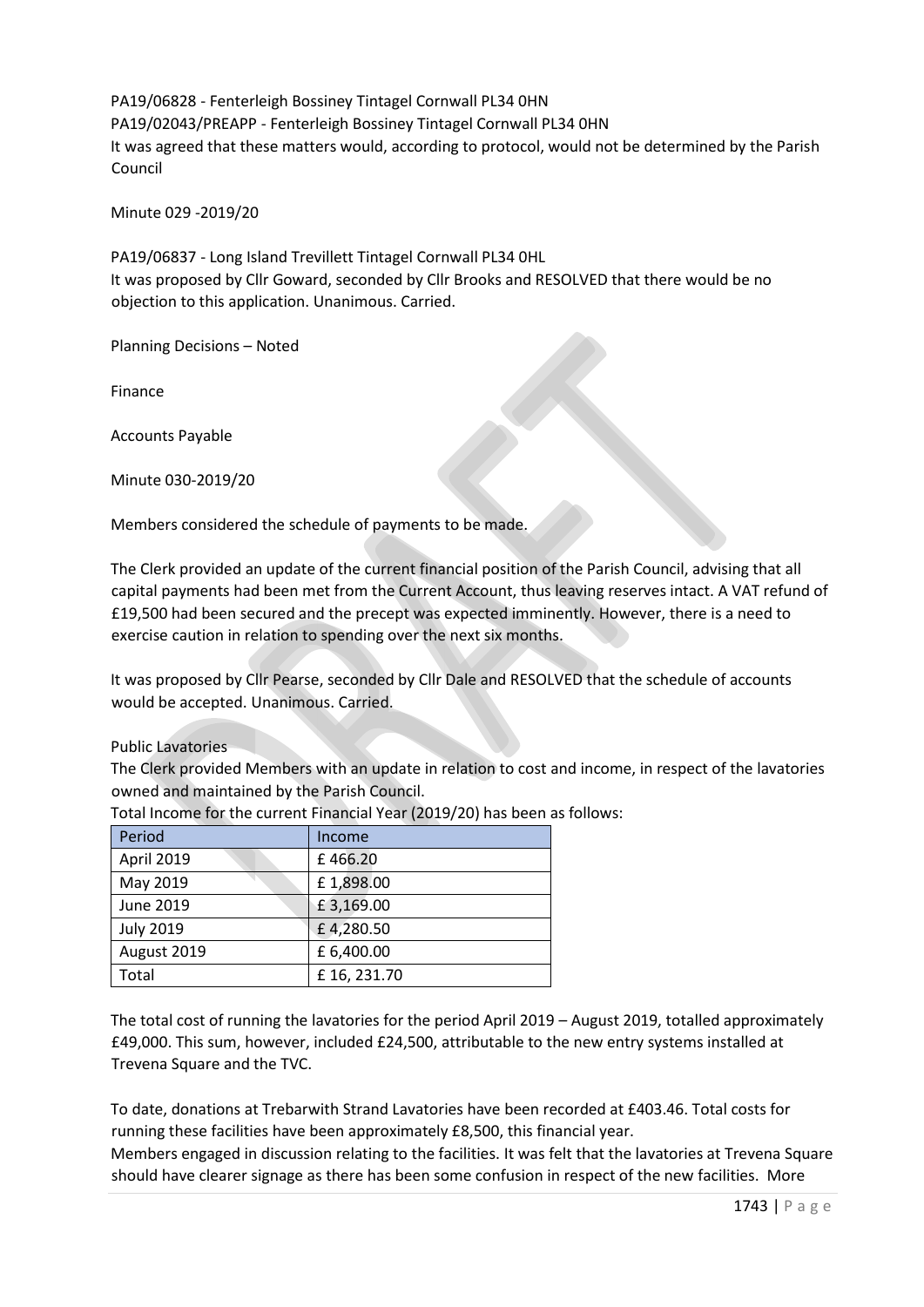visible signage for the original sets should also be provided. It was agreed that the signage problem would be addressed.

#### Minute 031-2019/20

It was proposed by Cllr Pearse, seconded by Cllr Dale and RESOLVED that Cllr Flower and the Clerk should engage in discussions with Cornwall Council representatives, in relation to the Trebarwith Sands Lavatories. In the event that any offer is made by the latter organisation, in respect of a compensatory 'trade off', then the matter is to brought back before the Parish Council for discussion. In the event that no such offer is made by Cornwall Council, the Chairman (Cllr Flower) and the Clerk are hereby authorised to return the facility to Cornwall Council forthwith. All in favour. Carried.

#### Bossiney Lavatories

Members were advised that a number of noise nuisance complaints, during the hours of darkness, have been received from residents who live in the vicinity of Bossiney Lavatories. Photographic evidence of youths congregating at the site was provided to substantiate the claims.

Further to the incidents of unacceptable levels of noise, evidence was provided to substantiate claims that motor homeowners were utilising the facility in order to empty their waste and soil tanks, and to refill their vehicle water tanks. The facilities were even referred to on the internet as being available for these purposes.

The act of emptying spoil tanks into the lavatories is unacceptable as the practice results in chemicals being discharged into the watercourse. There is a requirement for such discharges to be made in the appropriate locations.

The practice of filling water tanks from the lavatory bib-taps is unacceptable and it was noted by the Clerk that a recent water bill had resulted in her asking the supplier to check for water leaks in the area. It was felt that the sum of £340 was not reflective of expected water charges for the facility.

# **Minute 032-2019/20**

It was **proposed** by Cllr Brooks, **seconded** by Cllr Pearse and RESOLVED that the Bossiney Lavatories would be closed at the end of September 2019. The Clerk is to ascertain the whereabouts of the Deeds for the same and make the necessary arrangements to place the site onto the market for sale. Unanimous. **Carried.**

#### **Tintagel Social Hall**

The Clerk presented a report, relating to the terms and conditions for the management of the Tintagel Social Hall (as contained in Schedule I of the Deed of Transfer, dated 12th October 1946).

Cllr Flower explained that it has been difficult to form the required committee and that management of the facility has, in the main, fallen to him. The situation is onerous and must be addressed.

Members felt that an effort should be made to address the situation, in order to ensure that the amenity remains available to parishioners.

In accordance with the aforementioned terms and conditions, it was agreed that the Clerk should arrange for a public meeting to be held before the end of September 2019, in order to either form a committee or to look at other options available.